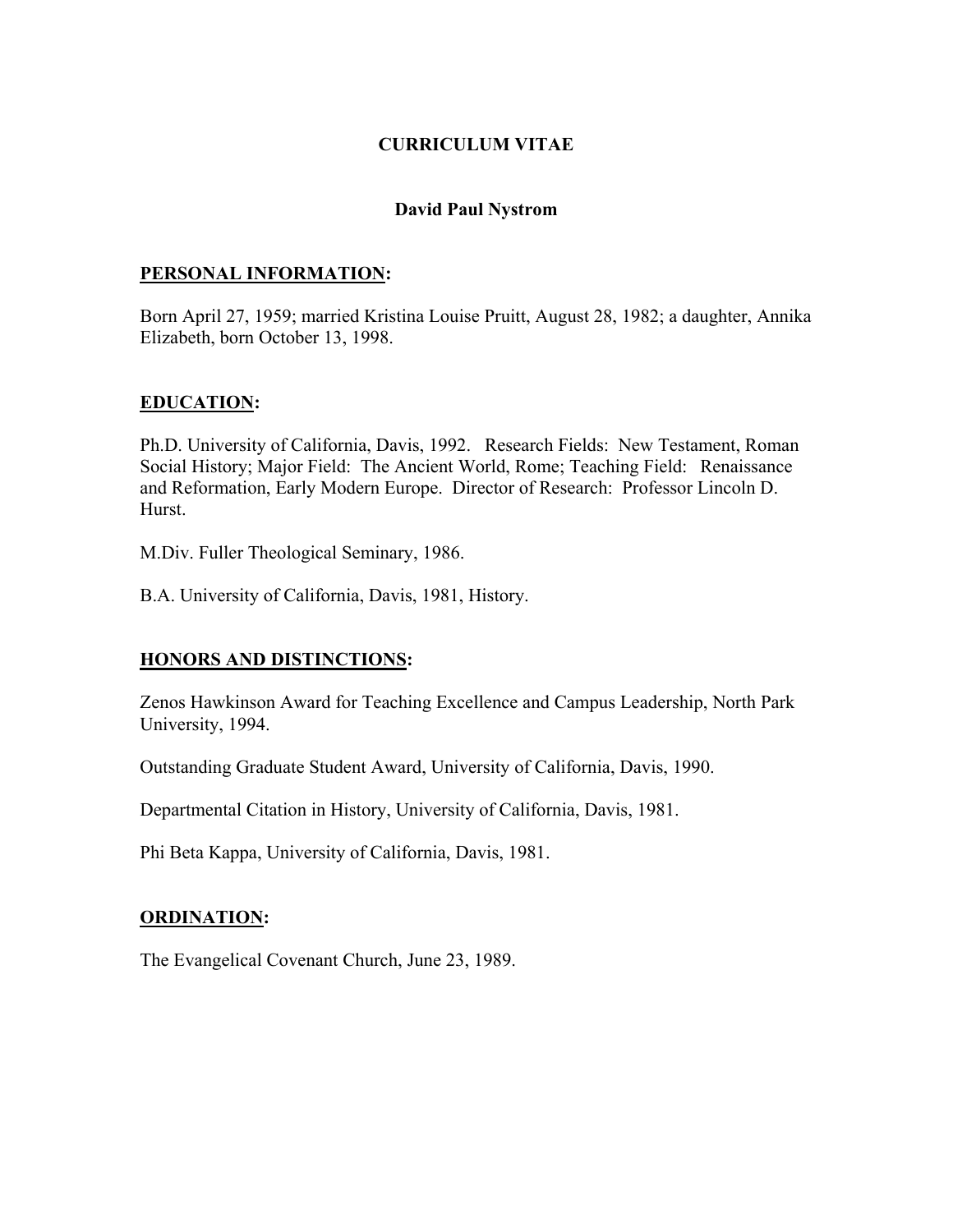#### **ACADEMIC POSITIONS:**

Western Seminary 2016 – Present Professor of Biblical Studies, Sacramento Campus.

Biola University 2010 – 2015. Provost and Senior Vice President. Managed a multi-million dollar budget, responsible for leading an academic endeavor comprised of six schools and nearly 300 faculty.

William Jessup University, 2006-2010. Vice President for Academic Affairs. Led an academic unit comprised of multiple departments and 30 faculty.

North Park Theological Seminary, 2004-2006. Professor of Biblical Literature.

North Park University, 1992-2004 Professor of Biblical and Theological Studies, North Park University, 1999-2004; Associate Professor of Biblical and Theological Studies, North Park University, 1995-1999;

Assistant Professor of Theology and History, North Park University, 1992-1995.

Chair, Biblical and Theological Studies, North Park University, 1993-2001, 2003- 2004.

Director, the Institute for Christian Studies, North Park University, 1992-1999.

Fuller Theological Seminary, 1997-2010. Adjunct Professor.

The University of California, Davis, 1987-1992 Associate In History, 1990-1992. Associate In Religious Studies, 1990-1992. Teaching Assistant in History, 1987-1990. Teaching Assistant in Religious Studies, 1987-1990.

#### **MINISTRY POSITIONS:**

Theologian in Residence, The Pacific Southwest Conference of the Evangelical Covenant Church, 2004-2010.

*Ex-officio* member, Council of Administrators, The Evangelical Covenant Church of America, 1999-2004.

Dean of the Chapel (Interim), North Park University, 1998-1999.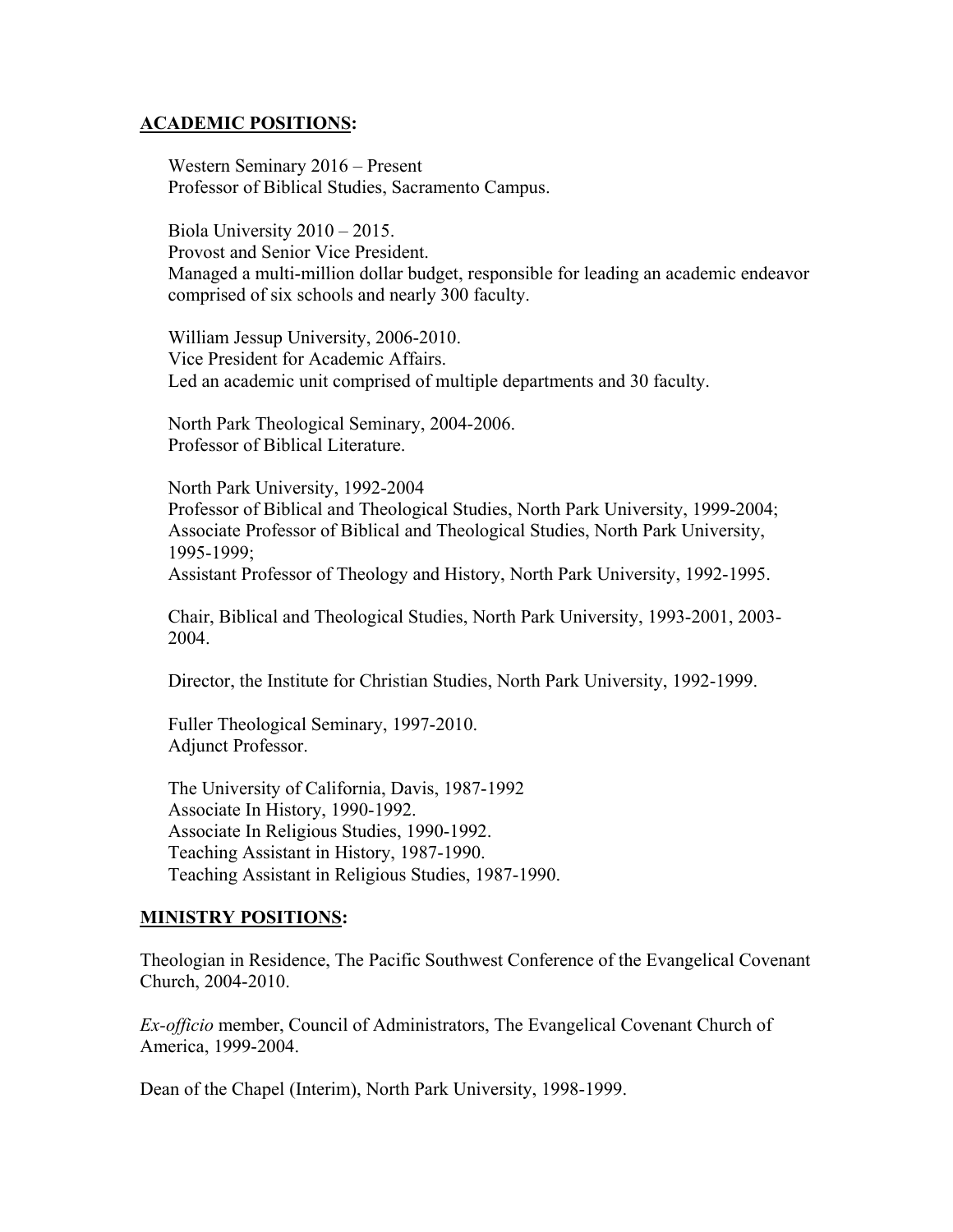University Pastor, University Covenant Church, Davis, California, 1987-1992.

Minister to Students, Peninsula Covenant Church, Redwood City, California, 1986-1987.

Resident in Ministry, Peninsula Covenant Church, Redwood City, California, 1981-1984.

# **DISSERTATION:**

*Not Many Wise, Powerful, or Noble: The Sociology of Primitive Christianity*. Supervisor: Professor Lincoln D. Hurst.

# **PUBLICATIONS:**

## **Books and Monographs:**

*A Youth Worker's Commentary on James,* Grand Rapids, Zondervan. 2013. Co-authored with Les Christie.

*A Youth Worker's Commentary on John, Volume Two,* Grand Rapids, Zondervan, 2012. Co-authored with Les Christie.

*A Youth Worker's Commentary on John, Volume One*, Grand Rapids, Zondervan. 2011. Co-authored with Les Christie.

*Covenant Affirmations*, Chicago, Covenant Publications, 2005. Member of the writing team.

*The History of Christianity: An Introduction*, San Francisco, McGraw-Hill, 2004. Coauthored with Bradley P. Nystrom.

*Called and Gifted*, Chicago, Covenant Publications, 2004. Sharon Cairns Mann, principal author, David P. Nystrom, secondary author.

*James: A Commentary*, NIV Application Commentary, Grand Rapids, Zondervan, 1997.

# **Articles:**

"We have No King But Caesar: Roman Imperial Ideology and the Imperial Cult," Scot McKnight and Joseph B. Modica (eds.), *Jesus is Lord, Caesar is Not*, Dowers Grove, Inter-Varsity Press. 2013.

James the Greater," *Holy People of the World: A Cross-Cultural Encyclopedia*, ed. Phyllis Jestice, ABC-CLIO, Oxford & Santa Barbara, 2004.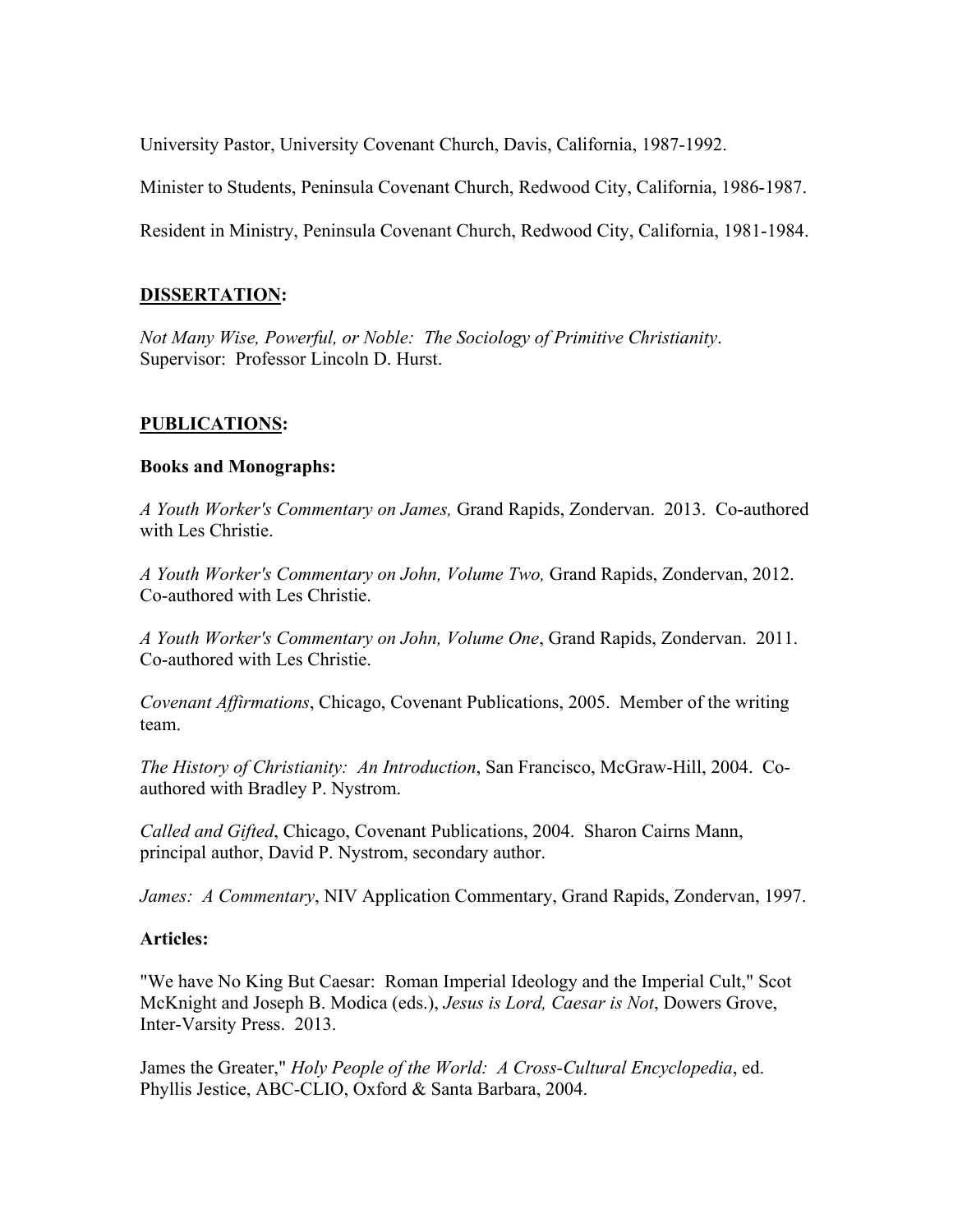"James the Brother of Jesus," *Holy People of the World: A Cross-Cultural Encyclopedia*, ed. Phyllis Jestice, ABC-CLIO, Oxford & Santa Barbara, 2004.

"John the Baptist," *Holy People of the World: A Cross-Cultural Encyclopedia*, ed. Phyllis Jestice, ABC-CLIO, Oxford & Santa Barbara, 2004.

"John the Evangelist," *Holy People of the World: A Cross-Cultural Encyclopedia*, ed. Phyllis Jestice, ABC-CLIO, Oxford & Santa Barbara, 2004.

"Martha," *Holy People of the World: A Cross-Cultural Encyclopedia*, ed. Phyllis Jestice, ABC-CLIO, Oxford & Santa Barbara, 2004.

"Mary," *Holy People of the World: A Cross-Cultural Encyclopedia*, ed. Phyllis Jestice, ABC-CLIO, Oxford & Santa Barbara, 2004.

"Paul," *Holy People of the World: A Cross-Cultural Encyclopedia*, ed. Phyllis Jestice, ABC-CLIO, Oxford & Santa Barbara, 2004.

"Thomas," *Holy People of the World: A Cross-Cultural Encyclopedia*, ed. Phyllis Jestice, ABC-CLIO, Oxford & Santa Barbara, 2004.

"Josephus," *The Dictionary of the Later New Testament and its Developments*, eds. Ralph P. Martin and Peter H. Davids, IVP, 1997.

"Where Is It Written And Do We Care?" *The Covenant Companion*, December, 1995.

"The Covenant Commission on Christian Action," *The Covenant Quarterly*, February, 1987.

# **Selected Reviews:**

Review of *The Historical Reliability of the New Testament*, by Craig Blomberg, *Journal of the Evangelical Theological Society*, vol. 61, June 2018.

Review of *James*, by Dan G. McCartney, *Journal of the Evangelical Theological Society*, vol. 54, March 2011.

Review of *Flavius Josephus, Translation and Commentary*. Vol. 10: *Against Apion*, by John M.G. Barclay, *Journal of the Evangelical Theological Society*, vol.51, March 2008.

Review of *Jesus and the Rise of Christianity* by Paul Barnett, *Journal of Evangelical Theological Studies*, vol. 44, June 2001.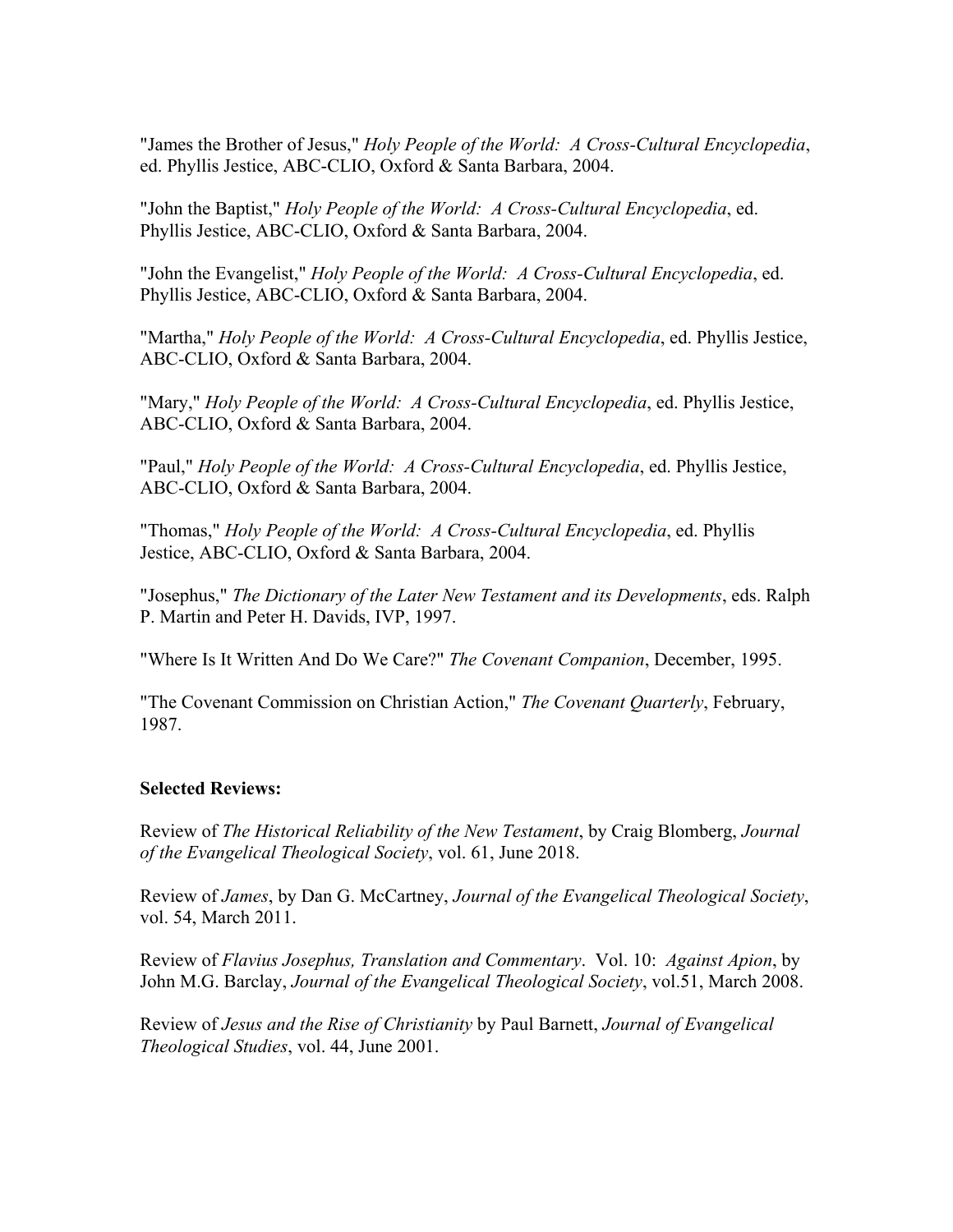Review of *New Documents Illustrating Early Christianity*, v. 8, ed. S. R. Llewelyn. *Journal of Evangelical Theological Studies*, vol. 43, March 2000.

Review of *The Language and Imagery of the Bible* by G. B. Caird. *The Covenant Quarterly*, August, 1998.

# **SELECTED CONFERENCE PAPERS:**

"Jesus, the Gospels and Discipleship," plenary addresses to the leadership of Crestmont College, the officer training institution for the western region of the Salvation Army, August 5-7, 2015

"Neither Jew nor Greek, Slave nor Free, Male nor Female: Race, Class, Gender and the Gospel," three plenary lectures, the Covenant Midwinter Conference, Chicago, Illinois, February 5-7, 2002.

"Women, Culture and the New Testament," plenary address, Covenant Midwinter Conference, Chicago, Illinois, January 27, 2001.

"The Heart of John's Theology," plenary address, Covenant Midwinter Conference, Chicago, Illinois, January 30, 2000.

"Hebrews, Hermeneutics and Post modernity: A Response to Anthony C. Thistleton," The Symposium on the Theological Interpretation of Scripture, Chicago, Illinois, October 18, 1997.

"The Letter to Pergamum and Contemporary Culture: Where Does Satan Dwell?" The Quadrennial Theological Conference of The International Federation of Free Evangelical Churches, Kusadasi, Turkey, August 23-28, 1996.

"The New Testament View of Signs and Wonders," The Covenant Consultation on the New Testament and the Miraculous, 1986.

# **SOCIETIES:**

Society of Biblical Literature 1991-present.

Society for the Promotion of Roman Studies 1994-present.

North American Patristic Society, 2006-present.

Evangelical Theological Society, 2010-present.